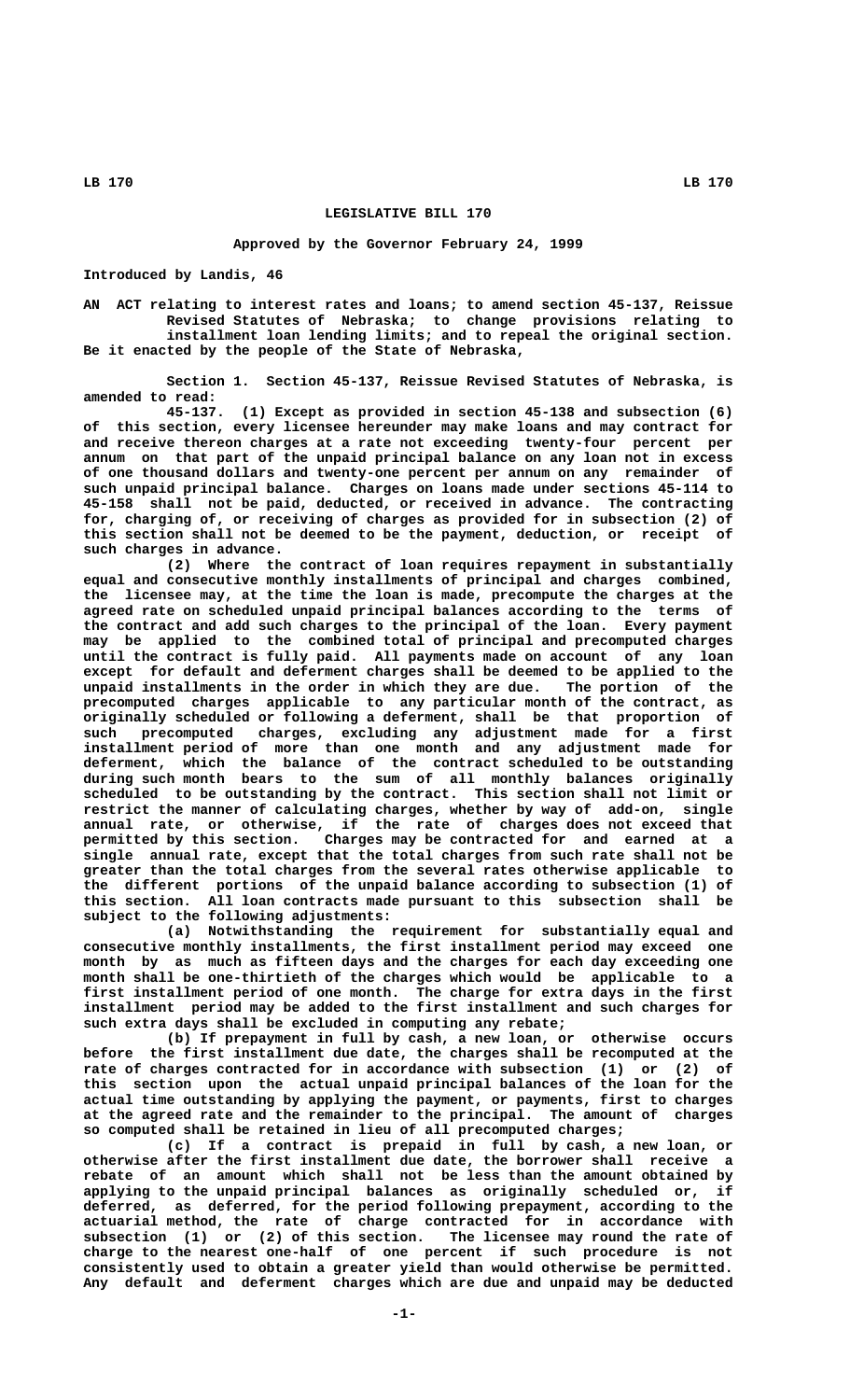**LB 170 LB 170**

**from any rebate. No rebate shall be required for any partial prepayment. No rebate of less than one dollar need be made. Acceleration of the maturity of the contract shall not in itself require a rebate. If judgment is obtained before the final installment date the contract balance shall be reduced by the rebate which would be required for prepayment in full as of the date judgment is obtained;**

**(d) If any installment on a precomputed or interest bearing loan is unpaid in full for ten or more consecutive days, Sundays and holidays included, after it is due, the licensee may charge and collect a default charge not exceeding an amount equal to five percent of such installment. If any installment payment is made by a check, draft, or similar signed order which is not honored because of insufficient funds, no account, or any other reason except an error of a third party to the loan contract, the licensee may charge and collect a fifteen-dollar bad check charge. Such default or bad check charges may be collected when due or at any time thereafter;**

**(e) If, as of an installment due date, the payment date of all wholly unpaid installments is deferred one or more full months and the maturity of the contract is extended for a corresponding period, the licensee may charge and collect a deferment charge not exceeding the charge applicable to the first of the installments deferred, multiplied by the number of months in the deferment period. The deferment period is that period during which no payment is made or required by reason of such deferment. The deferment charge may be collected at the time of deferment or at any time thereafter. The portion of the precomputed charges applicable to each deferred balance and installment period following the deferment period shall remain the same as that applicable to such balance and periods under the original contract of loan. No installment on which a default charge has been collected, or on account of which any partial payment has been made, shall be deferred or included in the computation of the deferment charge unless such default charge or partial payment is refunded to the borrower or credited to the deferment charge. Any payment received at the time of deferment may be applied first to the deferment charge and the remainder, if any, applied to the unpaid balance of the contract, except that if such payment is sufficient to pay, in addition to the appropriate deferment charge, any installment which is in default and the applicable default charge, it shall be first so applied and any such installment shall not be deferred or subject to the deferment charge. If a loan is prepaid in full during the deferment period, the borrower shall receive, in addition to the required rebate, a rebate of that portion of the deferment charge applicable to any unexpired full month or months of such deferment period; and**

**(f) If two or more full installments are in default for one full month or more at any installment date and if the contract so provides, the licensee may reduce the contract balance by the rebate which would be required for prepayment in full as of such installment date and the amount remaining unpaid shall be deemed to be the unpaid principal balance and thereafter in lieu of charging, collecting, receiving, and applying charges as provided in this subsection, charges may be charged, collected, received, and applied at the agreed rate as otherwise provided by this section until the loan is fully paid.**

**(3) The charges, as referred to in subsection (1) of this section, shall not be compounded. The charging, collecting, and receiving of charges as provided in subsection (2) of this section shall not be deemed compounding. If part or all of the consideration for a loan contract is the unpaid principal balance of a prior loan, then the principal amount payable under such loan contract may include any unpaid charges on the prior loan which have accrued within sixty days before the making of such loan contract and may include the balance remaining after giving the rebate required by subsection (2) of this section. Except as provided in subsection (2) of this section, charges shall (a) be computed and paid only as a percentage per month of the unpaid principal balance or portions thereof and (b) be computed on the basis of the number of days actually elapsed. For the purpose of computing charges, whether at the maximum rate or less, a month shall be that period of time from any date in a month to the corresponding date in the next month but if there is no such corresponding date then to the last day of the next month and a day shall be considered one-thirtieth of a month when computation is made for a fraction of a month.**

**(4) Except as provided in subsections (5) and (6) of this section, in addition to that provided for under sections 45-114 to 45-158, no further or other amount whatsoever shall be directly or indirectly charged, contracted for, or received. If any amount, in excess of the charges permitted, is charged, contracted for, or received, the contract of loan shall not on that account be void, but the licensee shall have no right to collect or receive**